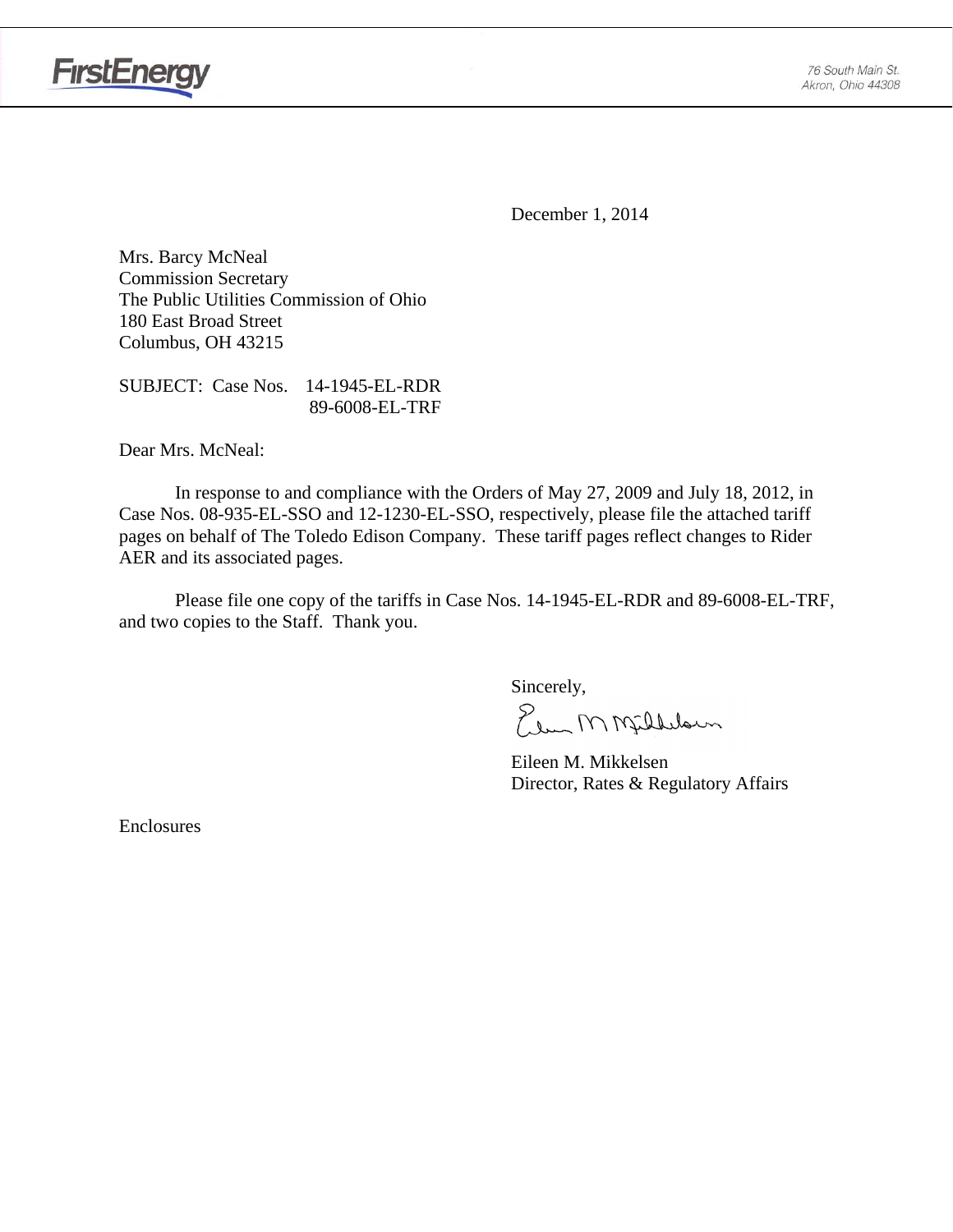#### **TABLE OF CONTENTS**

The following rates, rules and regulations for electric service are applicable throughout the Company's service territory except as noted.

|                                                      | <b>Sheet</b>   | <b>Effective</b><br><b>Date</b> |
|------------------------------------------------------|----------------|---------------------------------|
| <b>TABLE OF CONTENTS</b>                             | 1              | $01 - 01 - 15$                  |
| <b>DEFINITION OF TERRITORY</b>                       | 3              | $01 - 23 - 09$                  |
| <b>ELECTRIC SERVICE REGULATIONS</b>                  | $\overline{4}$ | 12-04-09                        |
| <b>ELECTRIC SERVICE SCHEDULES</b>                    |                |                                 |
| Residential Service (Rate "RS")                      | 10             | $01 - 23 - 09$                  |
| General Service - Secondary (Rate "GS")              | 20             | 01-23-09                        |
| General Service - Primary (Rate "GP")                | 21             | 01-23-09                        |
| General Service - Subtransmission (Rate "GSU")       | 22             | 01-23-09                        |
| General Service - Transmission (Rate "GT")           | 23             | 01-23-09                        |
| <b>Street Lighting Provisions</b>                    | 30             | 01-23-09                        |
| Street Lighting (Rate "STL")                         | 31             | 06-01-09                        |
| Traffic Lighting (Rate "TRF")                        | 32             | 01-23-09                        |
| Private Outdoor Lighting (Rate "POL")                | 33             | 06-01-09                        |
| <b>MISCELLANEOUS CHARGES</b>                         | 75             | 07-05-12                        |
| <b>OTHER SERVICE</b>                                 |                |                                 |
| <b>Partial Service</b>                               | 52             | $01 - 01 - 06$                  |
| Residential Renewable Energy Credit Purchase Program | 60             | 10-01-09                        |
| <b>Cogeneration and Small Power Producer</b>         | 70             | $01 - 01 - 03$                  |
| <b>Interconnection Tariff</b>                        | 76             | $01 - 01 - 09$                  |
| <b>PIPP Customer Discount</b>                        | 80             | 06-01-14                        |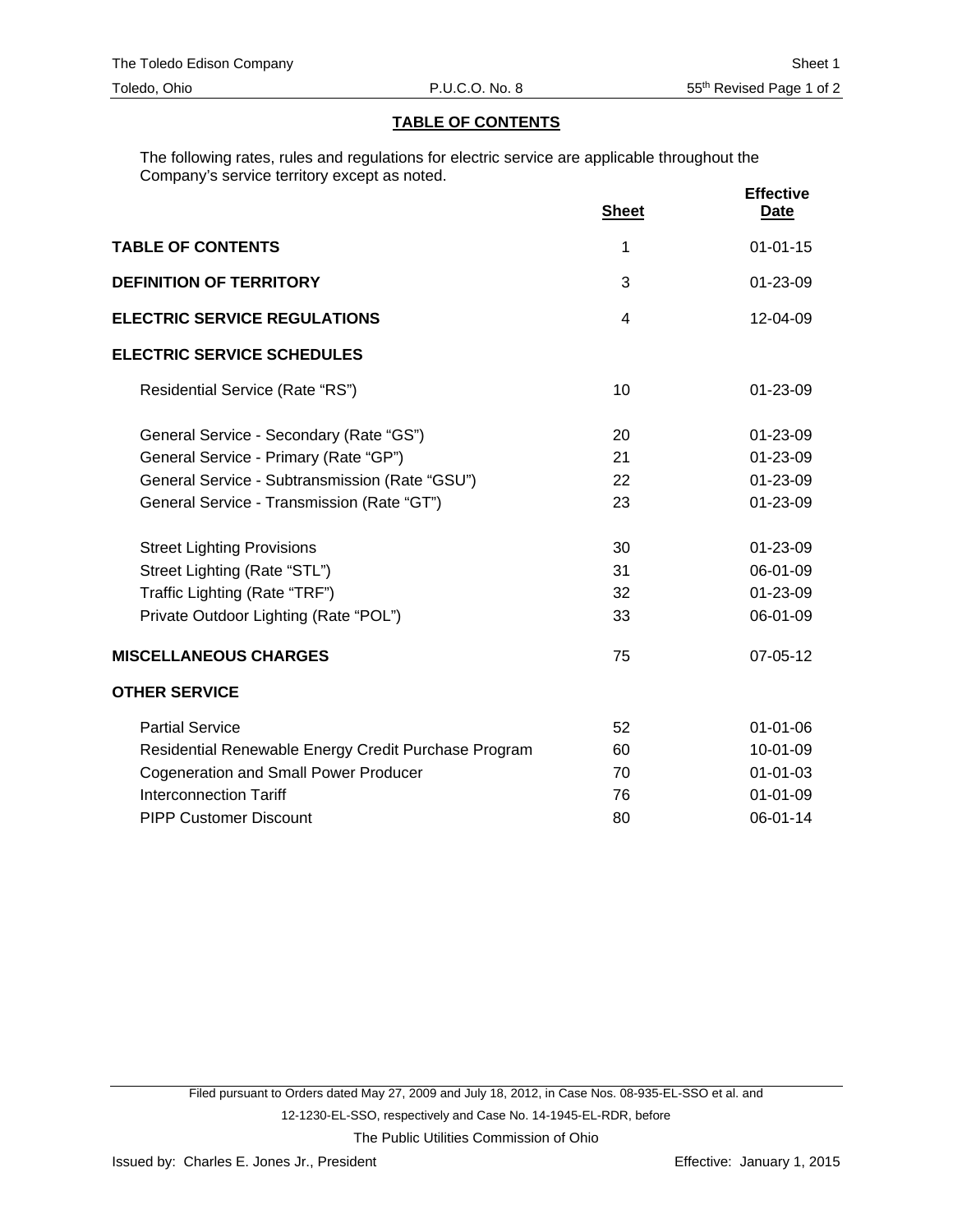# **TABLE OF CONTENTS**

| <b>RIDERS</b>                                          | <b>Sheet</b> | <b>Effective</b><br>Date |
|--------------------------------------------------------|--------------|--------------------------|
| Summary                                                | 80           | 06-01-14                 |
| <b>Residential Distribution Credit</b>                 | 81           | $05 - 21 - 10$           |
| <b>Transmission and Ancillary Services</b>             | 83           | 09-10-10                 |
| <b>Alternative Energy Resource</b>                     | 84           | $01 - 01 - 15$           |
| <b>School Distribution Credit</b>                      | 85           | 06-01-09                 |
| <b>Business Distribution Credit</b>                    | 86           | 01-23-09                 |
| <b>Hospital Net Energy Metering</b>                    | 87           | 10-27-09                 |
| Economic Development (4a)                              | 88           | 01-23-09                 |
| <b>Universal Service</b>                               | 90           | 12-19-13                 |
| State kWh Tax                                          | 92           | 01-23-09                 |
| Net Energy Metering                                    | 93           | 10-27-09                 |
| Delta Revenue Recovery                                 | 96           | $10 - 01 - 14$           |
| Demand Side Management                                 | 97           | 07-01-14                 |
| Reasonable Arrangement                                 | 98           | 06-01-09                 |
| <b>Distribution Uncollectible</b>                      | 99           | $10 - 01 - 14$           |
| Economic Load Response Program                         | 101          | 06-01-14                 |
| Optional Load Response Program                         | 102          | 06-01-14                 |
| <b>Generation Cost Reconciliation</b>                  | 103          | $10 - 01 - 14$           |
| Fuel                                                   | 105          | 12-14-09                 |
| Advanced Metering Infrastructure / Modern Grid         | 106          | $10 - 01 - 14$           |
| Line Extension Cost Recovery                           | 107          | $10 - 01 - 14$           |
| <b>Delivery Service Improvement</b>                    | 108          | $01 - 01 - 12$           |
| <b>PIPP Uncollectible</b>                              | 109          | $10 - 01 - 14$           |
| Non-Distribution Uncollectible                         | 110          | $10 - 01 - 14$           |
| <b>Experimental Real Time Pricing</b>                  | 111          | 06-01-14                 |
| <b>Experimental Critical Peak Pricing</b>              | 113          | 06-01-14                 |
| <b>Generation Service</b>                              | 114          | 06-01-14                 |
| Demand Side Management and Energy Efficiency           | 115          | 07-01-14                 |
| <b>Economic Development</b>                            | 116          | $10 - 01 - 14$           |
| <b>Deferred Generation Cost Recovery</b>               | 117          | 06-01-09                 |
| Deferred Fuel Cost Recovery                            | 118          | 06-21-13                 |
| Non-Market-Based Services                              | 119          | 07-01-14                 |
| <b>Residential Deferred Distribution Cost Recovery</b> | 120          | $01 - 01 - 12$           |
| Non-Residential Deferred Distribution Cost Recovery    | 121          | $01 - 01 - 12$           |
| <b>Residential Electric Heating Recovery</b>           | 122          | 07-01-14                 |
| <b>Residential Generation Credit</b>                   | 123          | $10-31-14$               |
| Delivery Capital Recovery                              | 124          | 12-01-14                 |
| Phase-In Recovery                                      | 125          | 07-01-14                 |

Filed pursuant to Orders dated May 27, 2009 and July 18, 2012, in Case Nos. 08-935-EL-SSO et al. and 12-1230-EL-SSO, respectively and Case No. 14-1945-EL-RDR, before

The Public Utilities Commission of Ohio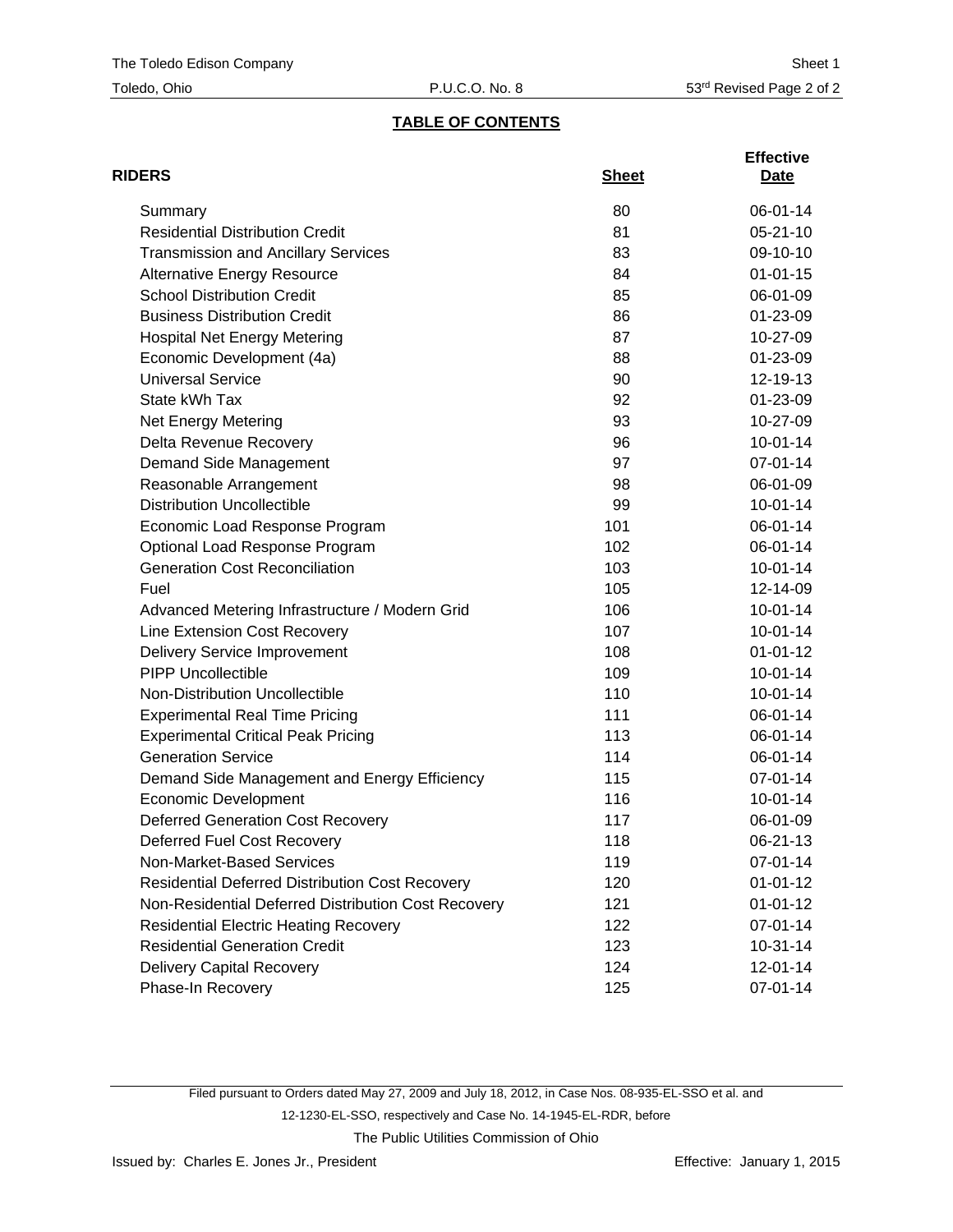#### **RIDER AER Alternative Energy Resource Rider**

#### **APPLICABILITY:**

Applicable to any customer that takes electric service under the Company's rate schedules. The Alternative Energy Resource Rider (AER) is not applied to customers during the period the customer takes electric generation service from a certified supplier. The following charges will apply, by rate schedule, effective for service rendered beginning January 1, 2015, for all kWhs per kWh:

## **RATE:**

| <b>RS</b>  | $0.0976$ ¢ |
|------------|------------|
| GS         | $0.0976$ ¢ |
| GP         | 0.0942c    |
| GSU        | $0.0916$ ¢ |
| <b>GT</b>  | 0.0915c    |
| <b>STL</b> | $0.0976$ ¢ |
| <b>TRF</b> | $0.0976$ ¢ |
| <b>POL</b> | $0.0976$ ¢ |

## **PROVISIONS:**

The charges set forth in this Rider recover costs incurred by the Company associated with securing compliance with the alternative energy resource requirements in Section 4928.64, Revised Code. The costs initially deferred by the Company and subsequently fully recovered through this Rider will be all costs associated with securing compliance with the alternative energy resource requirements including, but not limited to, all Renewable Energy Credits costs, any reasonable costs of administering the request for proposal, and applicable carrying costs.

## **RIDER UPDATES:**

The charges contained in this Rider shall be updated and reconciled on a quarterly basis. No later than December 1st, March 1st, June 1st and September 1st of each year, the Company shall file with the PUCO a request for approval of the rider charges which, unless otherwise ordered by the PUCO, shall become effective on a service rendered basis on January 1st, April 1st, July 1st and October 1st of each year, beginning October 1, 2009.

The Public Utilities Commission of Ohio